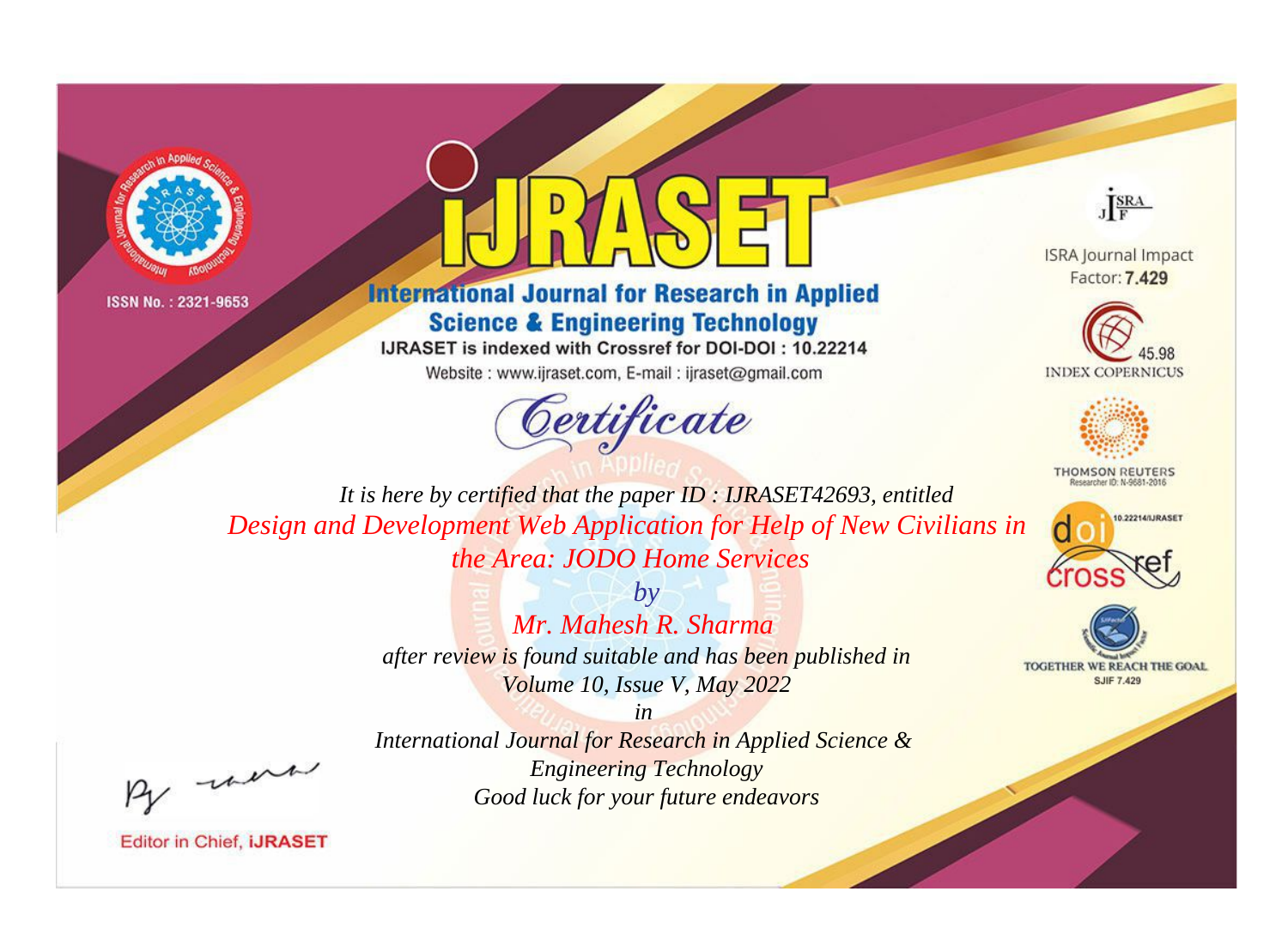



**International Journal for Research in Applied Science & Engineering Technology** 

IJRASET is indexed with Crossref for DOI-DOI: 10.22214

Website: www.ijraset.com, E-mail: ijraset@gmail.com



JERA

**ISRA Journal Impact** Factor: 7.429





**THOMSON REUTERS** 



TOGETHER WE REACH THE GOAL **SJIF 7.429** 

It is here by certified that the paper ID: IJRASET42693, entitled Design and Development Web Application for Help of New Civilians in the Area: JODO Home Services

> $b\nu$ Mr. Ashish R. Bhosale after review is found suitable and has been published in Volume 10, Issue V, May 2022

were

International Journal for Research in Applied Science & **Engineering Technology** Good luck for your future endeavors

 $in$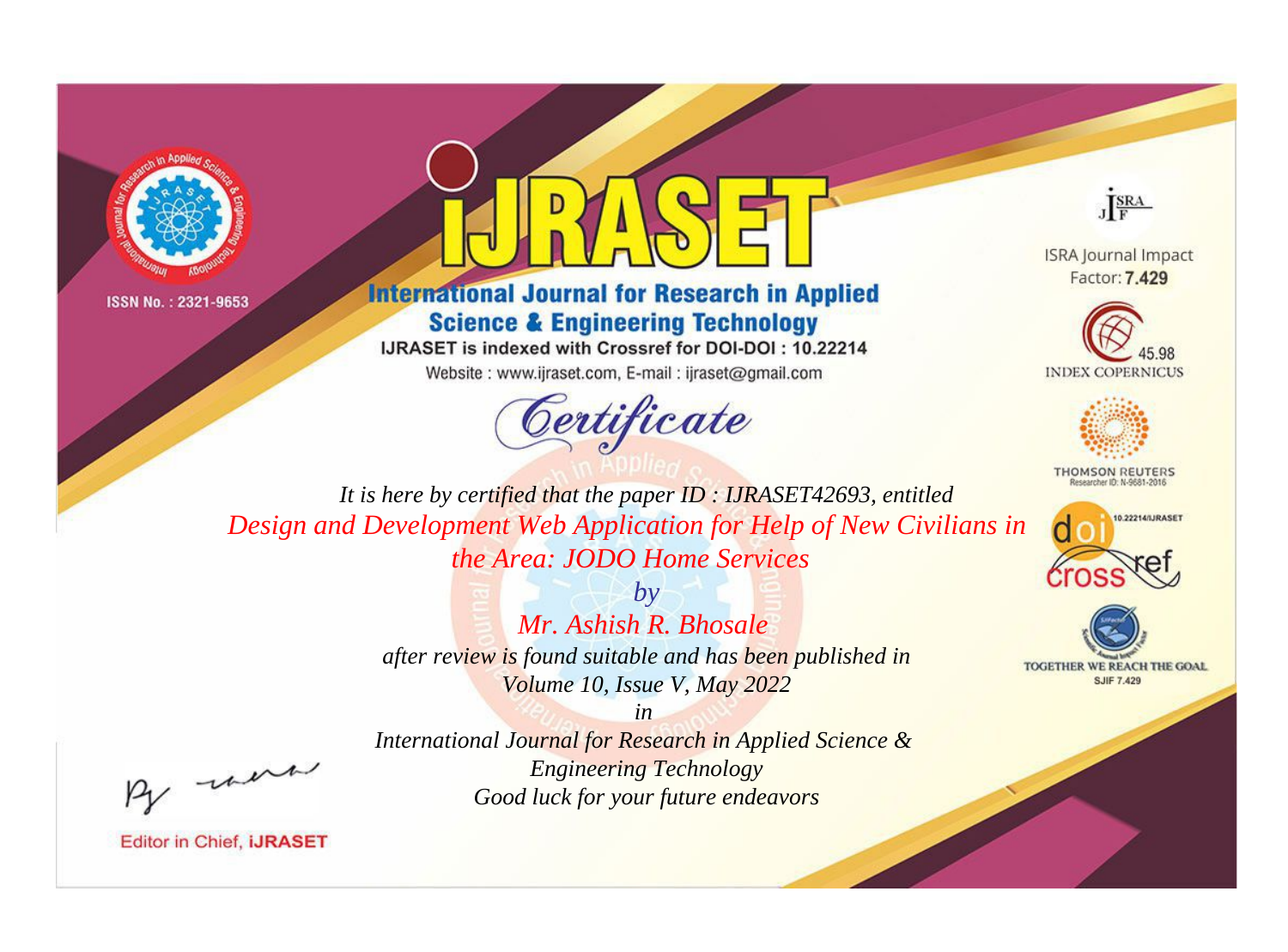



**International Journal for Research in Applied Science & Engineering Technology** 

IJRASET is indexed with Crossref for DOI-DOI: 10.22214

Website: www.ijraset.com, E-mail: ijraset@gmail.com



JERA

**ISRA Journal Impact** Factor: 7.429





**THOMSON REUTERS** 



TOGETHER WE REACH THE GOAL **SJIF 7.429** 

It is here by certified that the paper ID: IJRASET42693, entitled Design and Development Web Application for Help of New Civilians in the Area: JODO Home Services

> $b\nu$ Mr. Saksham S. Inde after review is found suitable and has been published in Volume 10, Issue V, May 2022

were

International Journal for Research in Applied Science & **Engineering Technology** Good luck for your future endeavors

 $in$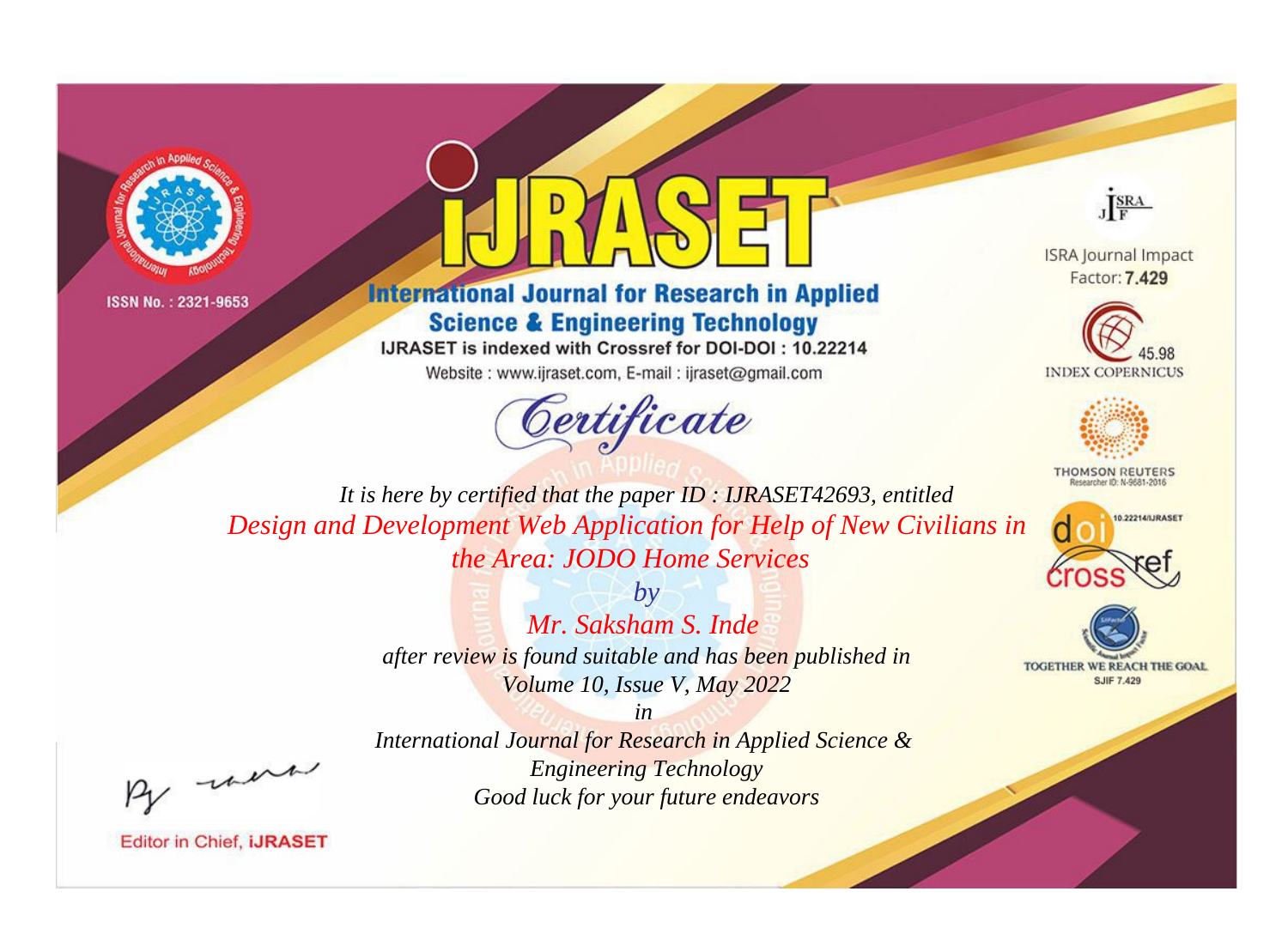



## **International Journal for Research in Applied Science & Engineering Technology**

IJRASET is indexed with Crossref for DOI-DOI: 10.22214

Website: www.ijraset.com, E-mail: ijraset@gmail.com





**ISRA Journal Impact** Factor: 7.429





**THOMSON REUTERS** 



TOGETHER WE REACH THE GOAL **SJIF 7.429** 

*It is here by certified that the paper ID : IJRASET42693, entitled Design and Development Web Application for Help of New Civilians in the Area: JODO Home Services*

> *by Mr. Ashok K. Shembde after review is found suitable and has been published in Volume 10, Issue V, May 2022*

, un

*in International Journal for Research in Applied Science & Engineering Technology Good luck for your future endeavors*